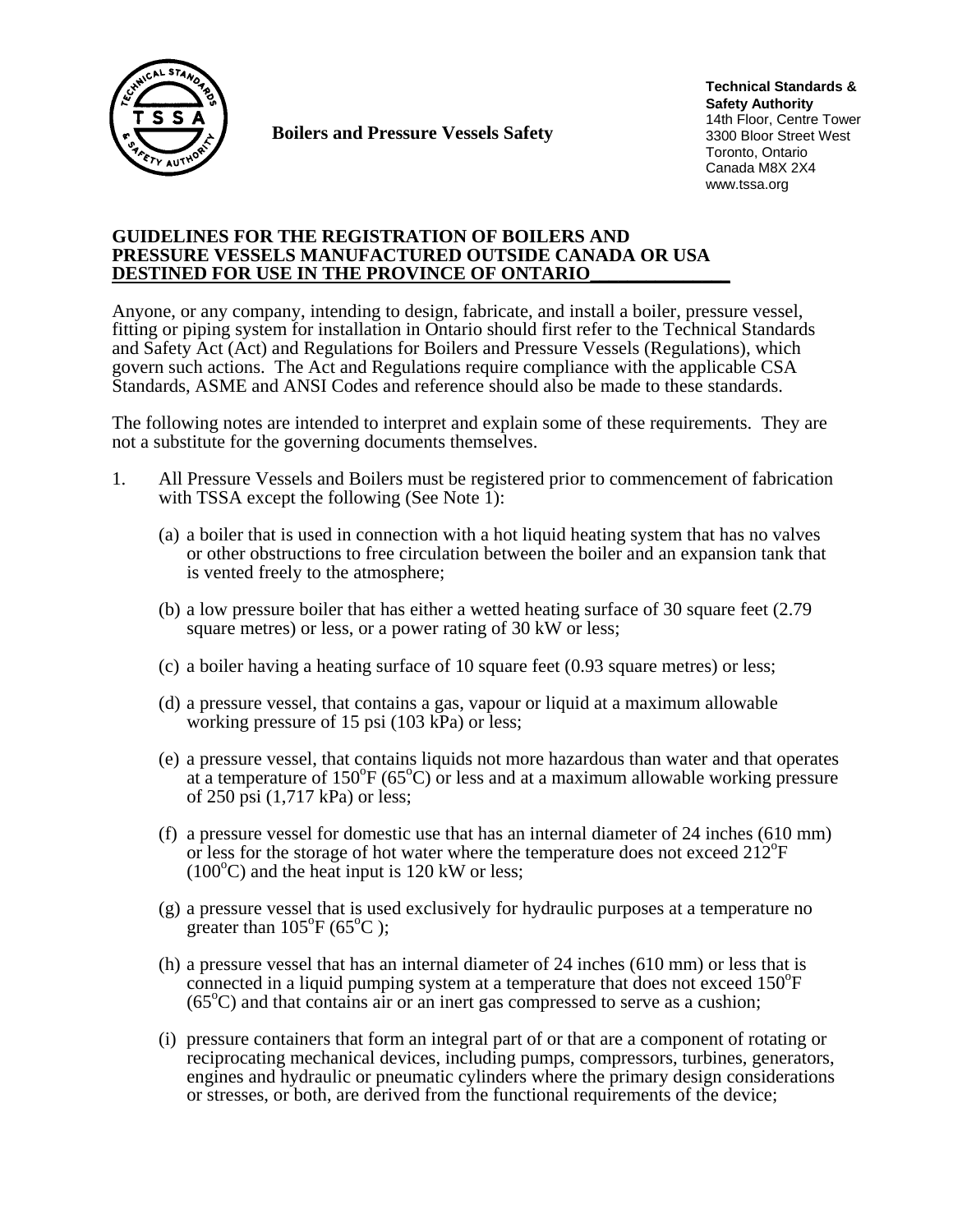# **B&PV Manufactured Outside Canada or USA Jan 17, 2007 Page 2 of 4**

- (j) any component or system related to the subject matter of this Regulation that is regulated under any Act or regulation of the Government of Canada unless specifically requested otherwise by the Government of Canada;
- (k) a pressure vessel having a capacity of 1 and one-half  $(1 \frac{1}{2})$  cubic feet (42.5L) or less (See Note 2);
- (l) a pressure vessel having an internal diameter of six (6) inches (152 mm) or less (See Note 2).
- (m) inert-gas filled high voltage switchgear and control gear with an internal pressure that does not exceed 150 psi (1030 kPa), rated 15 kW and above that are located within electric utility installation that have controlled access for maintenance or repair and that are not accessible to the public are exempt from Ontario Regulation No. 220/01 at this time.
- (n) pressure vessels regulated under any one of the following:
	- (1) Ontario Regulation No. 210/01 being the Ontario Regulation made under the *Technical* S*tandards and Safety Act, 2000* for Oil and Gas Pipeline Systems,
	- (2) Ontario Regulation No. 212/01 being the Ontario Regulation made under the *Technical* S*tandards and Safety Act, 2000* for Gaseous Fuels,
	- (3) Ontario Regulation No. 211/01 being the Ontario Regulation made under the *Technical* S*tandards and Safety Act, 2000* for Propane Storage and Handling,
	- (4) Ontario Regulation No. 214/01 being the Ontario Regulation made under the *Technical* S*tandards and Safety Act, 2000* for Compressed Natural Gas,
	- (5) Ontario Regulation No. 213/01 being the Ontario Regulation made under the *Technical* S*tandards and Safety Act, 2000* for Fuel Oil,
- (o) a boiler or pressure vessel used exclusively for agricultural purpose,

# **Notes:**

- 1. A person who submits a design submission for registration may commence construction of the boiler, pressure vessel, fitting or piping before the submission is registered if the person assumes all risks related to the construction, whether for an installation or alteration.
- 2. Pressure Vessels less than 1.5 cubic feet in volume or 6 inch diameter shall be registered as fittings if they are connected to or are part of a piping system or pressure vessel.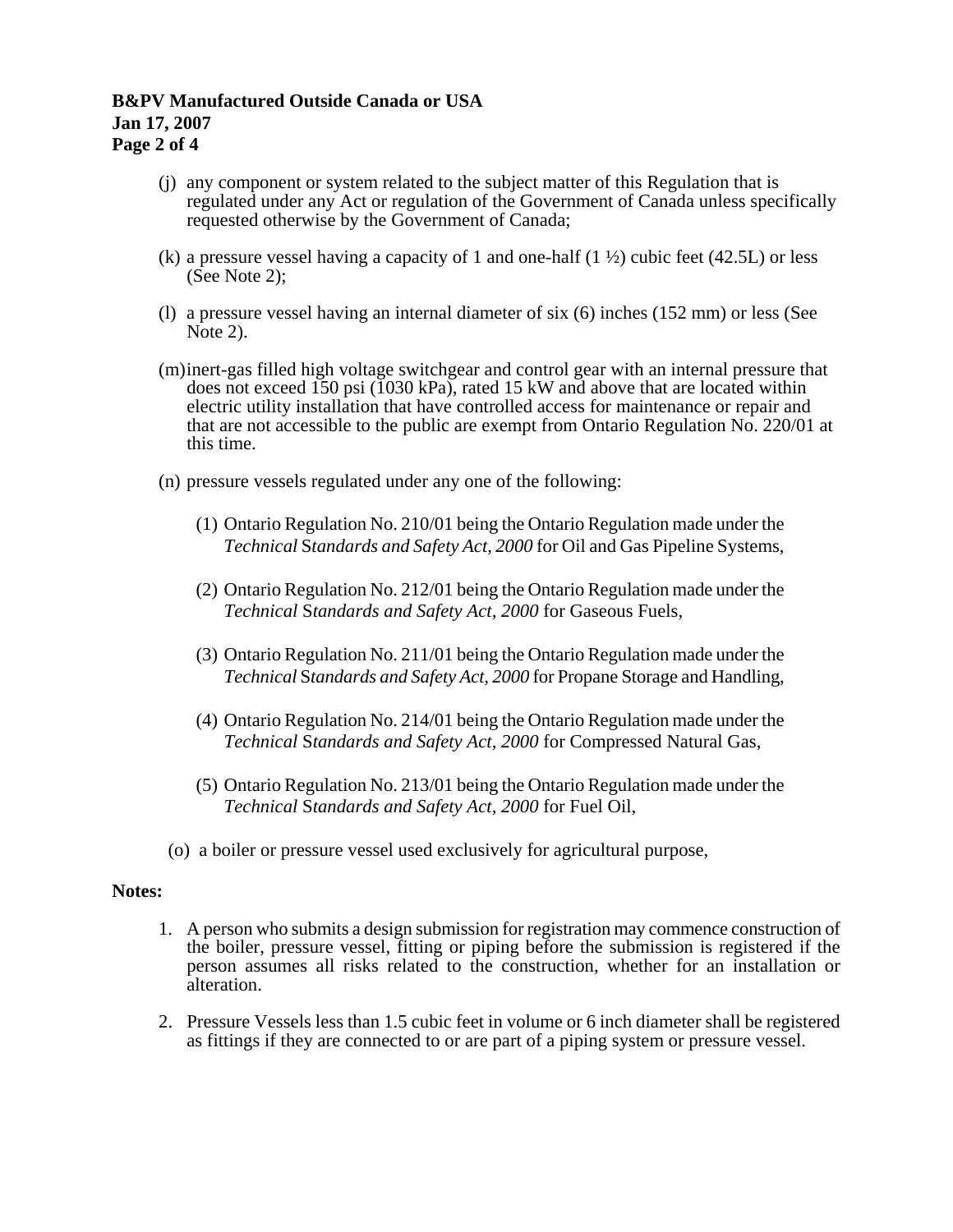# **B&PV Manufactured Outside Canada or USA Jan 17, 2007 Page 3 of 4**

- 1. To obtain registration, the design drawings in duplicate must be presented to the Pressure Vessels Safety Program of TSSA, together with one copy of the appropriate design calculations.
- 2. Design drawings must bear the signature and seal of a licensed professional engineer who is experienced in the design of boilers and pressure vessels, and who is registered or licensed in Ontario.
- 3. Design drawings shall show as a minimum the following information:
	- a) Substance contained in the Pressure Vessel;
	- b) Maximum allowable working pressure or design pressure;
	- c) Design temperature;
	- d) ASME Code addition and addenda used for the design;
	- e) Material specification;
	- f) Material thicknesses (minimum required thickness including corrosion allowance);
	- g) Corrosion allowance;
	- h) Welding details (symbols);
	- i) Non-destructive examination requirements;
	- j) Post weld heat treat requirements;
	- k) Material impact test requirements;
	- l) Test pressure and temperatures;
	- m) Special service conditions (i.e. cyclic service, etc.).
- 4. One set of calculations ensuring design adequacy in accordance with the ASME Code must accompany the submittal for registration.
	- **Note:** Reinforcement calculations where required by the ASME Code, must be complete and demonstrate the strength of the reinforcement.

# 5. **Approvals:**

The data submitted will be reviewed for compliance with CSA and ANSI Standards and the ASME Code as required by Section 4 of the Regulations.

If it is proposed to employ flanges of a type other than those covered by ANSI B16.1 or B16.5, calculations to substantiate their compliance with the ASME Code must be included.

Similarly, details of any proprietary item (e.g. couplings) which are to become an integral part of the vessel, must be included.